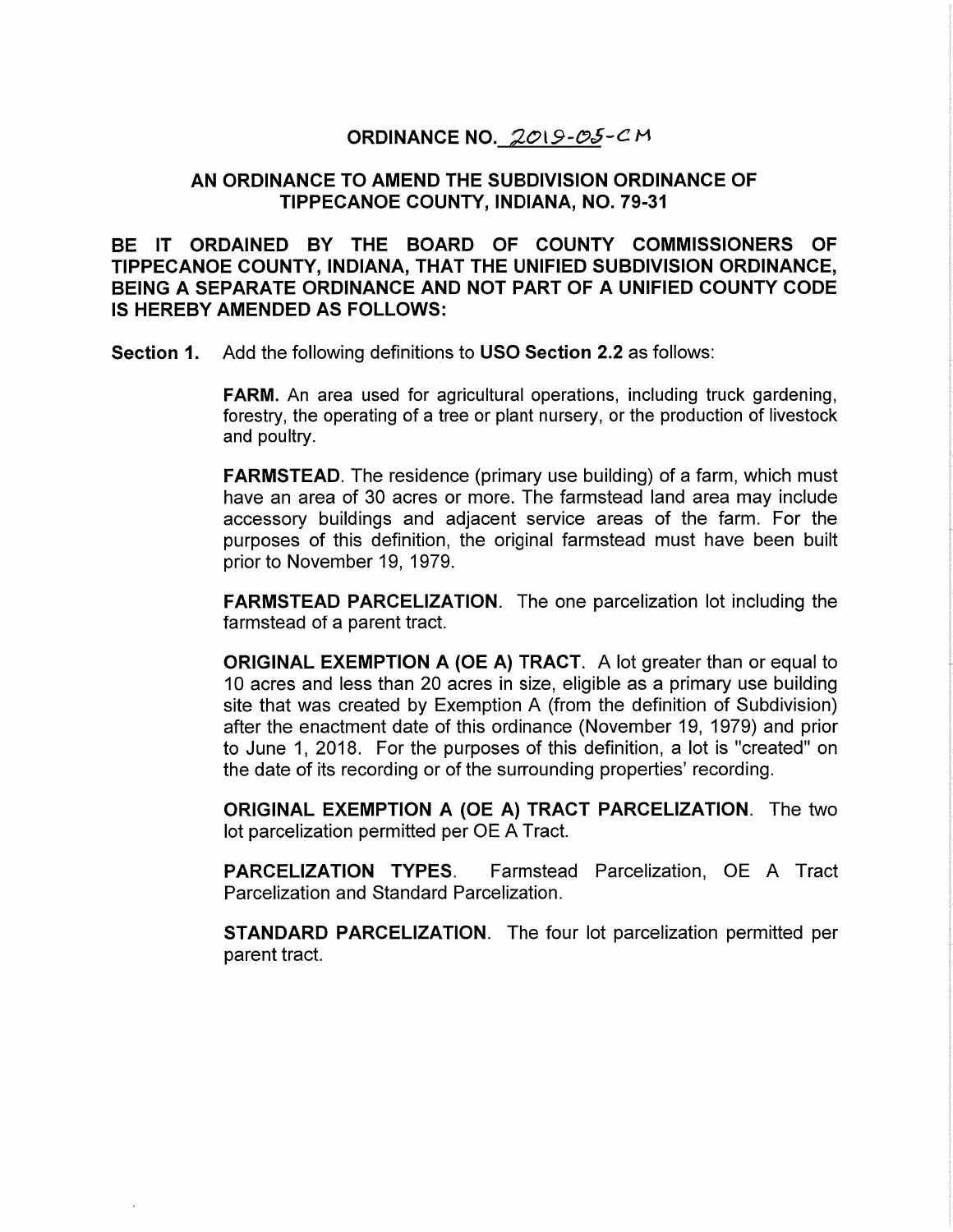### Section 2.

Section 2. Replace the second paragraph in USO Section 3.1(2) with the following:<br>
However the further division of a parent tract from which four (4) minor subtivision lots or four (4) standard parels (or a combination of

### Section 3.

| Parcelization         | <b>Maximum Number</b> | Minimum Lot Area     |
|-----------------------|-----------------------|----------------------|
| $\tau_{\texttt{Vpe}}$ | of Lots permitted     | (Exclusive of R-O-W) |
| Farmstead             | 1 per parent tract    | 2 acres              |
| OE A Tract            | 2 per OE A Tract      | 2 acres              |
| Standard              | 4 per parent tract    | 2 acres              |

## Change USO Section 3.5(3)(b) as follows:<br>(b) Parcels Abutting a Public Road.

For parcels that abut a public road, the minimum parcel width shall Parcels Abutting a Public Road.<br>For parcels that abut a public road, the minimum parcel width shall<br>be 200 feet. Parcel width shall be measured along the right-of-way For parcels that abut a public road, the minimum parcel width shall<br>be 200 feet. Parcel width shall be measured along the right-of-way<br>line of the public road. For parcels abutting more than one public For parcels that abut a public road, the minimum parcel width shal<br>be 200 feet. Parcel width shall be measured along the right-of-way<br>line of the public road. For parcels abutting more than one public<br>road, parcel width st be 200 feet. Parcel width shall be measured along the right-of-way<br>line of the public road. For parcels abutting more than one public<br>road, parcel width standards need only apply to one public road<br>abutted. For parcels abu For parcels that abut a public road, the minimum parcel width shall<br>be 200 feet. Parcel width shall be measured along the right-of-way<br>line of the public road. For parcels abutting more than one public<br>road, parcel width s placement, connecting all such parallel and that cannot derive access from that road, an easement for vehicular access and utility placement, connecting all such parcels to a public road, shall be provided at the time of p abutted. For parcels abutting a public road that cannot derive access from that road, an easement for vehicular access and utility placement, connecting all such parcels to a public road, shall be provided at the time of p provided at the time of parcelization. Where a physical impediment<br>or the shape of the parent tract prevents a proposed parcel from<br>meeting the minimum 200-ft of frontage standard, the Executive<br>Director may waive this req placement, connecting all such parcels to a public road, shall be<br>provided at the time of parcelization. Where a physical impediment<br>or the shape of the parent tract prevents a proposed parcel from<br>meeting the minimum 200meeting the minimum 200-ft of frontage standard, the Executive<br>Director may waive this requirement; however, the parcel width<br>may never be less than the minimum lot width required by the<br>Unified Zoning Ordinance for that p

### This ordinance shall be in full force and effect from and after its passage.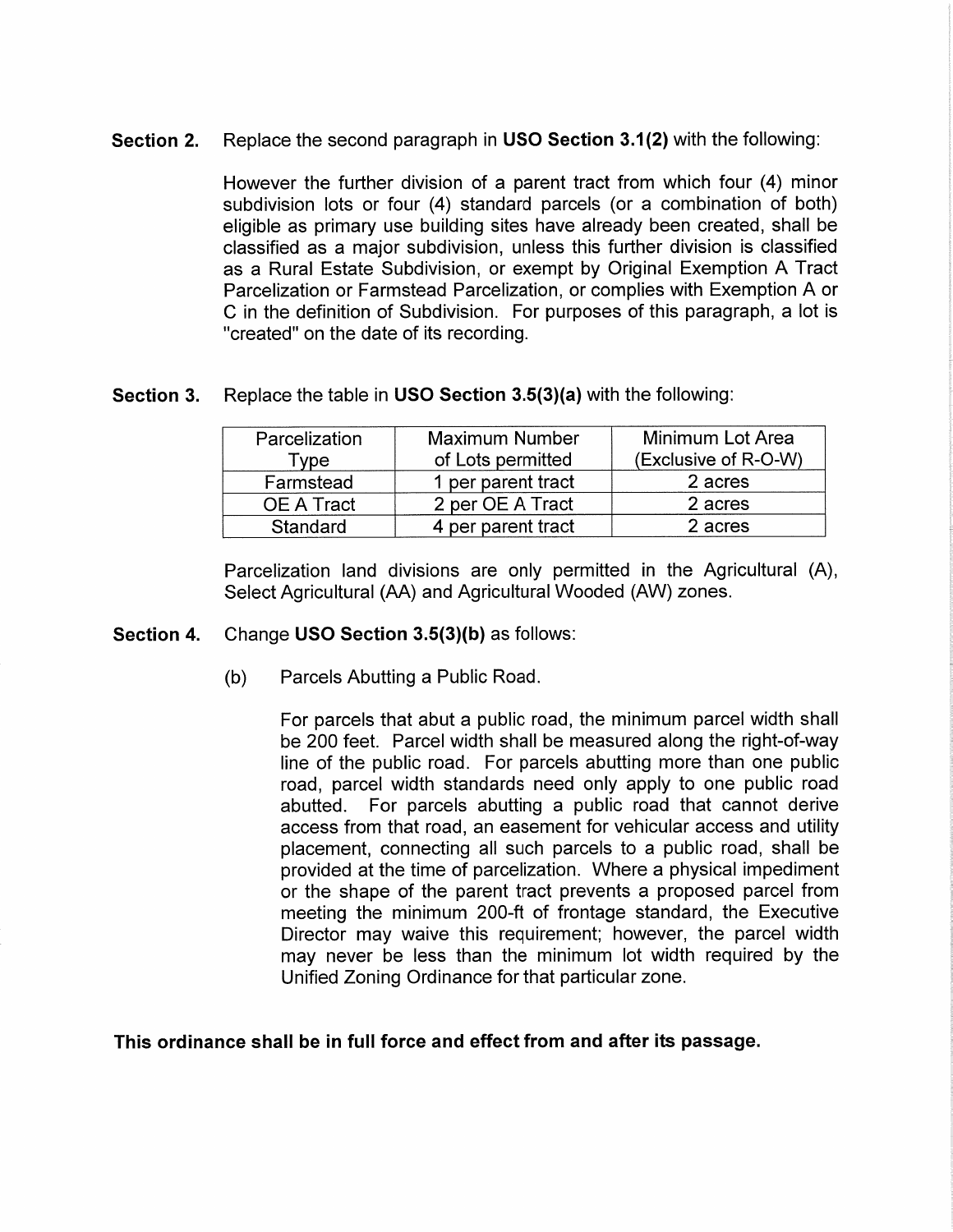(Adopted And Passed) (Denied) by the Board Of Commissioners of Tippecanoe<br>County, Indiana, this  $4^m$  day of February 1012.

VOTE:

 $Y_{es}$ 

 $Y_{rs}$ 

 $\frac{1}{2}$ 

 $B$  $\varsigma$ 

David S. Byers, President

Brown, Vice President Tracy A.

Thomas P. Murtaugh

ATTEST: **Kobert Plantenga, Auditor**